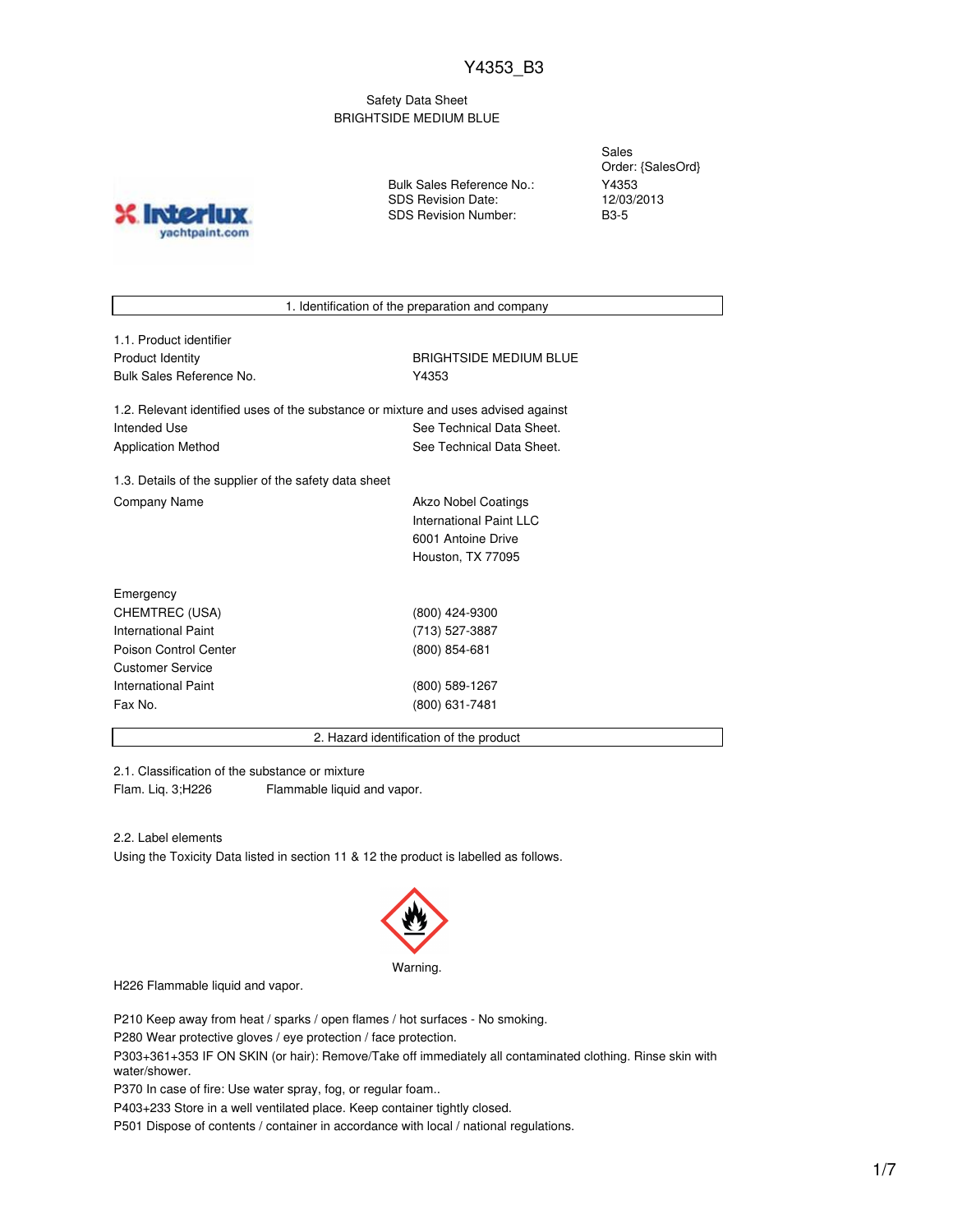| <b>HMIS Rating</b> | Health: 2 | Flammability: 2 | Reactivity: 0 |
|--------------------|-----------|-----------------|---------------|

| ealent.<br>nn<br>ہے یہ د<br>поі |  |
|---------------------------------|--|
|                                 |  |

This product contains the following substances that present a hazard within the meaning of the relevant State and Federal Hazardous Substances regulations.

| Ingredient/Chemical<br><b>Designations</b>                                                       | Weight % GHS Classification | <b>Notes</b> |
|--------------------------------------------------------------------------------------------------|-----------------------------|--------------|
| المتحصص والمفصوصين ومستحيث ومستحل والماجي والمتحال والمتحدث والمتحدث والمستحدث والمنافس والمتحدث |                             |              |

[1] Substance classified with a health or environmental hazard.

[2] Substance with a workplace exposure limit.

[3] PBT-substance or vPvB-substance.

\*The full texts of the phrases are shown in Section 16.

# 4. First aid measures

#### 4.1. Description of first aid measures

| General           | Remove contaminated clothing and shoes. Get medical attention immediately. Wash<br>clothing before reuse. Thoroughly clean or destroy contaminated shoes.                                                                                                                                             |
|-------------------|-------------------------------------------------------------------------------------------------------------------------------------------------------------------------------------------------------------------------------------------------------------------------------------------------------|
| <b>Inhalation</b> | If inhaled, remove to fresh air. If not breathing, give artificial respiration. If breathing is<br>difficult, give oxygen. Get medical attention immediately.                                                                                                                                         |
| Eyes              | In case of contact, immediately flush eyes with plenty of water for at least 15 minutes.<br>Get medical attention immediately.                                                                                                                                                                        |
| Skin              | In case of contact, immediately flush skin with soap and plenty of water. Get medical<br>attention immediately.                                                                                                                                                                                       |
| Ingestion         | If swallowed, immediately contact Poison Control Center at 1-800-854-6813. DO NOT<br>induce vomiting unless instructed to do so by medical personnel. Never give anything<br>by mouth to an unconscious person.                                                                                       |
|                   | 4.2. Most important symptoms and effects, both acute and delayed                                                                                                                                                                                                                                      |
| Overview          | NOTICE: Reports have associated repeated and prolonged occupational<br>overexposure to solvents with permanent brain and nervous system damage.<br>Intentional misuse by deliberately concentrating and inhaling the contents may be<br>harmful or fatal. Avoid contact with eyes, skin and clothing. |
| Inhalation        | Harmful if inhaled. Causes nose and throat irritation. Vapors may affect the brain or<br>nervous system causing dizziness, headache or nausea.                                                                                                                                                        |
| Eyes              | Causes severe eye irritation. Avoid contact with eyes.                                                                                                                                                                                                                                                |
| Skin              | Causes skin irritation. May be harmful if absorbed through the skin.                                                                                                                                                                                                                                  |
| Ingestion         | Harmful if swallowed. May cause abdominal pain, nausea, vomiting, diarrhea, or<br>drowsiness.                                                                                                                                                                                                         |
| Chronic effects   |                                                                                                                                                                                                                                                                                                       |

5. Fire-fighting measures

5.1. Extinguishing media

CAUTION: This product has a very low flashpoint. Use of water spray when fighting fire may be inefficient. SMALL FIRES: Use dry chemical, CO2, water spray or alcohol-resistant foam. LARGE FIRES: Use water spray, fog, or alcohol-resistant foam. Do not use straight streams. Move containers from fire area if you can do so without risk. Runoff from fire control may cause pollution. Dike fire control water for later disposal. Do not scatter the material.

5.2. Special hazards arising from the substance or mixture

May produce hazardous fumes when heated to decomposition as in welding. Fumes may produce Carbon Dioxide and Carbon Monoxide.

5.3. Advice for fire-fighters

Cool closed containers exposed to fire by spraying them with water. Do not allow run off water and contaminants from fire fighting to enter drains or water courses. ERG Guide No.

6. Accidental release measures

6.1. Personal precautions, protective equipment and emergency procedures

ELIMINATE ALL IGNITION SOURCES (no smoking, flares, sparks or flames in immediate area). Use only non-sparking equipment to handle spilled material and absorbent. Do not touch or walk through spilled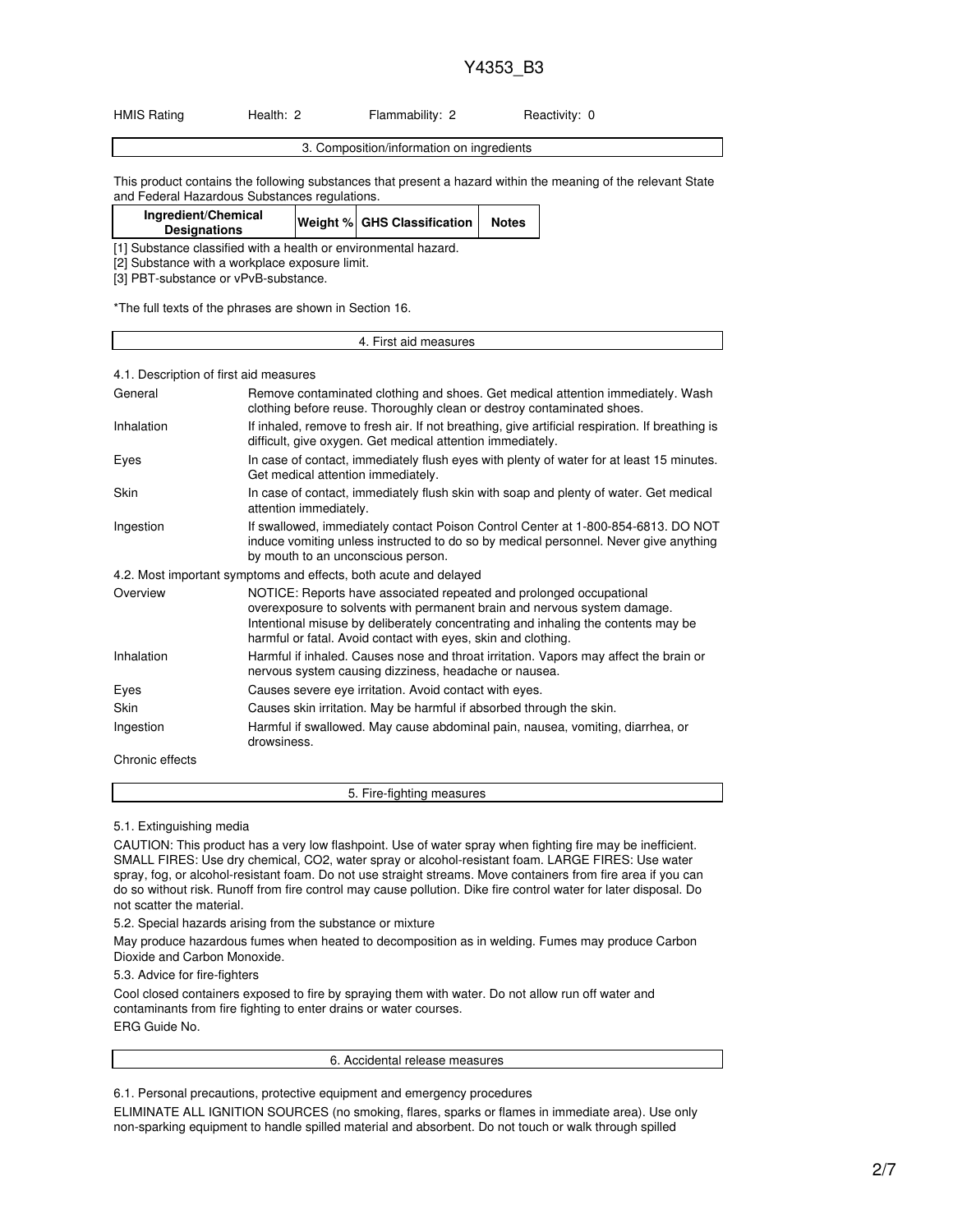material. Stop leak if you can do so without risk. Prevent entry into waterways, sewers, basements or confined areas. A vapor suppressing foam may be used to reduce vapors. Absorb or cover with dry earth, sand, or other non-combustible material and transfer to containers. Use non-sparking tools to collect absorbed material.

6.2. Environmental precautions

Do not allow spills to enter drains or watercourses.

6.3. Methods and material for containment and cleaning up

CALL CHEMTREC at (800)-424-9300 for emergency response. Isolate spill or leak area immediately for at least 25 to 50 meters (80 to 160 feet) in all directions. Keep unauthorized personnel away. Stay upwind. Keep out of low areas. Ventilate closed spaces before entering. LARGE SPILLS: Consider initial downwind evacuation for at least 300 meters (1000 feet).

#### 7. Handling and storage

7.1. Precautions for safe handling **Handling** Vapors may cause flash fire or ignite explosively.

In Storage Keep away from heat, sparks and flame.

7.2. Conditions for safe storage, including any incompatibilities

Store between 40-100F (4-38C).

Avoid contact with eyes, skin and clothing.

Strong oxidizing agents.

Do not smoke. Extinguish all flames and pilot lights, and turn off stoves, heaters, electric motors and other sources of ignition during use and until all vapors are gone.

7.3. Specific end use(s)

Close container after each use.

Wash thoroughly after handling.

Prevent build-up of vapors by opening all windows and doors to achieve cross-ventilation.

|         |            |               | 8. Exposure controls and personal protection |       |  |
|---------|------------|---------------|----------------------------------------------|-------|--|
|         |            |               | 8.1. Control parameters                      |       |  |
|         |            |               | Exposure                                     |       |  |
| CAS No. | Ingredient | <b>Source</b> |                                              | Value |  |
|         |            |               | <b>Health Data</b>                           |       |  |
| CAS No. | Ingredient |               | <b>Source</b>                                | Value |  |
|         |            |               | Carcinogen Data                              |       |  |
| CAS No. | Ingredient | Source        | Value                                        |       |  |

#### 8.2. Exposure controls

| Respiratory | Select equipment to provide protection from the ingredients listed in Section 3 of this<br>document. Ensure fresh air entry during application and drying. If you experience eye<br>watering, headache or dizziness or if air monitoring demonstrates dust, vapor, or mist<br>levels are above applicable limits, wear an appropriate, properly fitted respirator<br>(NIOSH approved) during and after application. Follow respirator manufacturer's<br>directions for respirator use. FOR USERS OF 3M RESPIRATORY PROTECTION<br>ONLY: For information and assistance on 3M occupational health and safety<br>products, call OH&ESD Technical Service toll free in U.S.A. 1-800-243-4630, in<br>Canada call 1-800-267-4414. Please do not contact these numbers regarding other<br>manufacturer's respiratory protection products. 3M does not endorse the accuracy of<br>the information contained in this Material Safety Data Sheet. |
|-------------|-----------------------------------------------------------------------------------------------------------------------------------------------------------------------------------------------------------------------------------------------------------------------------------------------------------------------------------------------------------------------------------------------------------------------------------------------------------------------------------------------------------------------------------------------------------------------------------------------------------------------------------------------------------------------------------------------------------------------------------------------------------------------------------------------------------------------------------------------------------------------------------------------------------------------------------------|
| Eyes        | Avoid contact with eyes. Protective equipment should be selected to provide<br>protection from exposure to the chemicals listed in Section 3 of this document.<br>Depending on the site-specific conditions of use, safety glasses, chemical goggles,<br>and/or head and face protection may be required to prevent contact. The equipment                                                                                                                                                                                                                                                                                                                                                                                                                                                                                                                                                                                              |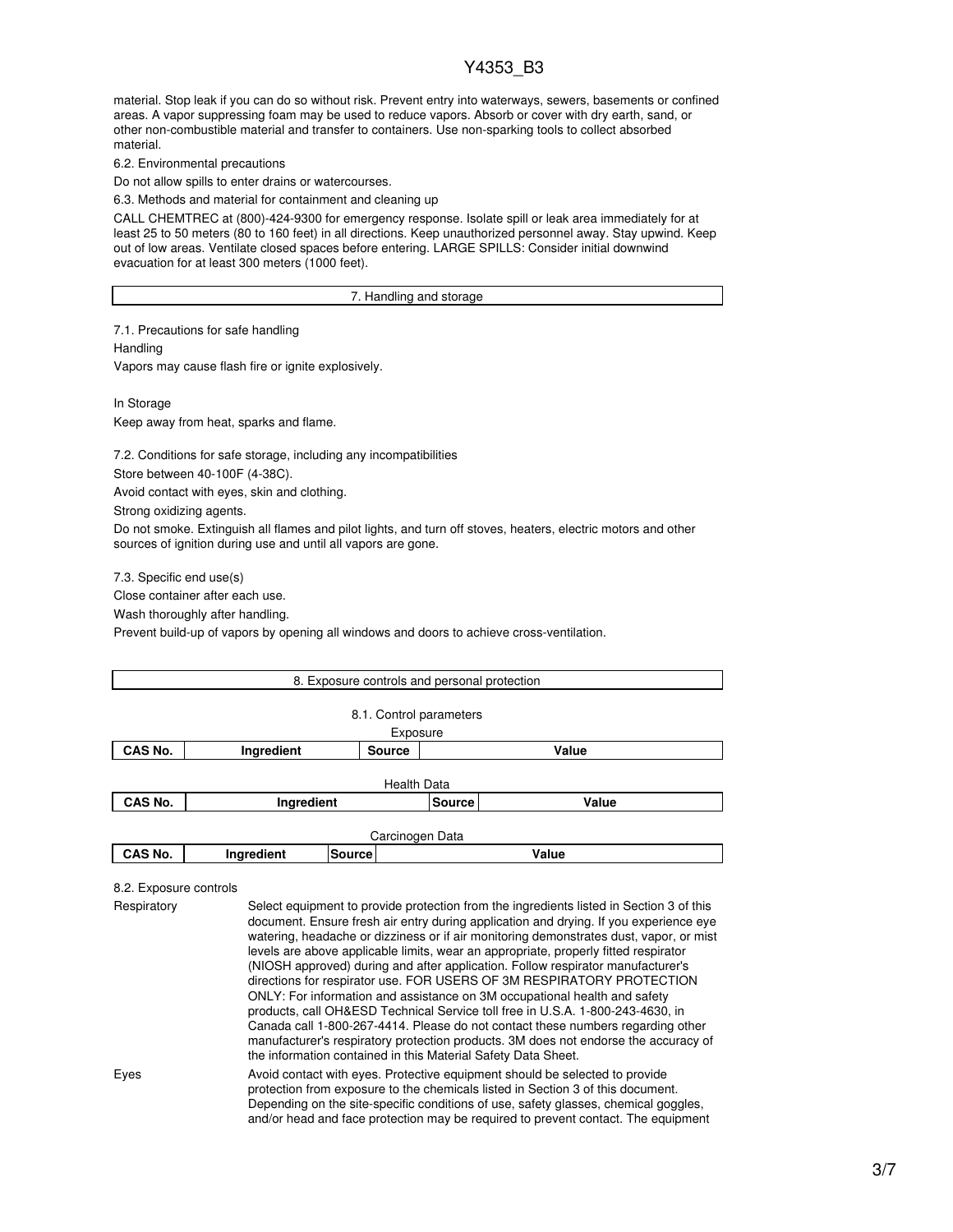|                             | must be thoroughly cleaned, or discarded after each use.                                                                                                                                                                                                                                                                                                                 |
|-----------------------------|--------------------------------------------------------------------------------------------------------------------------------------------------------------------------------------------------------------------------------------------------------------------------------------------------------------------------------------------------------------------------|
| Skin                        | Protective equipment should be selected to provide protection from exposure to the<br>chemicals listed in Section 3 of this document. Depending on the site-specific<br>conditions of use, protective gloves, apron, boots, head and face protection may be<br>required to prevent contact. The equipment must be thoroughly cleaned, or discarded<br>after each use.    |
| <b>Engineering Controls</b> | Depending on the site-specific conditions of use, provide adequate ventilation.                                                                                                                                                                                                                                                                                          |
| <b>Other Work Practices</b> | Emergency eye wash fountains and safety showers should be available in the<br>immediate vicinity of any potential exposure. Use good personal hygiene practices.<br>Wash hands before eating, drinking, using toilet facilities, etc. Promptly remove soiled<br>clothing and wash clothing thoroughly before reuse. Shower after work using plenty of<br>soap and water. |

|                                                                        | 9. Physical and chemical properties                                           |  |  |
|------------------------------------------------------------------------|-------------------------------------------------------------------------------|--|--|
|                                                                        |                                                                               |  |  |
| Appearance                                                             | <b>Blue Liquid</b>                                                            |  |  |
| Odour threshold                                                        | Not Measured                                                                  |  |  |
| рH                                                                     | No Established Limit                                                          |  |  |
| Melting point / freezing point                                         | Not Measured                                                                  |  |  |
| Initial boiling point and boiling range                                | 146 (°C) 295 (°F)                                                             |  |  |
| <b>Flash Point</b>                                                     | 41 (°C) 105 (°F)                                                              |  |  |
| Evaporation rate (Ether = $1$ )                                        | Not Measured                                                                  |  |  |
| Flammability (solid, gas)                                              | Not Applicable                                                                |  |  |
| Upper/lower flammability or explosive limits Lower Explosive Limit: .7 |                                                                               |  |  |
|                                                                        | Upper Explosive Limit: No Established Limit                                   |  |  |
| vapor pressure (Pa)                                                    | Not Measured                                                                  |  |  |
| <b>Vapor Density</b>                                                   | Heavier than air                                                              |  |  |
| <b>Specific Gravity</b>                                                | 1.02                                                                          |  |  |
| Partition coefficient n-octanol/water (Log<br>Kow)                     | Not Measured                                                                  |  |  |
| Auto-ignition temperature                                              | Not Measured                                                                  |  |  |
| Decomposition temperature                                              | Not Measured                                                                  |  |  |
| Viscosity (cSt)                                                        | No Established Limit                                                          |  |  |
| VOC $%$                                                                | Refer to the Technical Data Sheet or label where information is<br>available. |  |  |
| VOHAP content (gm/litre of paint)                                      | 61.07 (as supplied)                                                           |  |  |
| VOHAP content (gm/litre of Solid Coating)                              | 27.41 (as supplied)                                                           |  |  |

### 10. Stability and reactivity

10.1. Reactivity No data available 10.2. Chemical stability This product is stable and hazardous polymerization will not occur. Not sensitive to mechanical impact. Excessive heat and fumes generation can occur if improperly handled. 10.3. Possibility of hazardous reactions No data available 10.4. Conditions to avoid No data available 10.5. Incompatible materials Strong oxidizing agents. 10.6. Hazardous decomposition products

May produce hazardous fumes when heated to decomposition as in welding. Fumes may produce Carbon Dioxide and Carbon Monoxide.

11. Toxicological information

Acute toxicity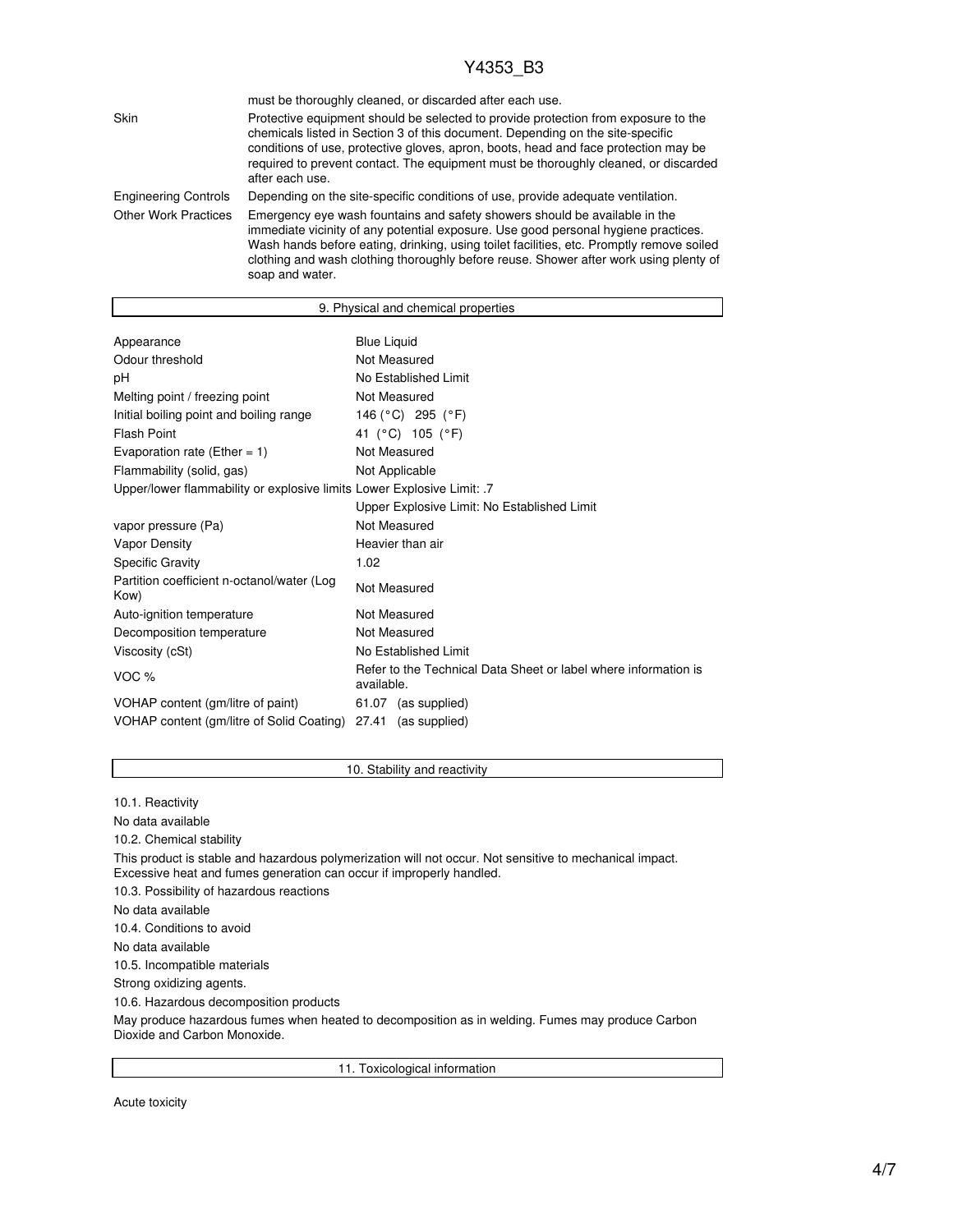NOTICE: Reports have associated repeated and prolonged occupational overexposure to solvents with permanent brain and nervous system damage. Intentional misuse by deliberately concentrating and inhaling the contents may be harmful or fatal.

| Ingredient                                                                  | Oral LD50,<br>mg/kg   | Skin LD50,<br>mg/kg | <b>Inhalation</b><br>Vapor LD50,<br>mg/L/4hr | <b>Inhalation</b><br>Dust/Mist LD50,<br>mq/L/4hr |
|-----------------------------------------------------------------------------|-----------------------|---------------------|----------------------------------------------|--------------------------------------------------|
| Item                                                                        |                       | Hazard              |                                              |                                                  |
|                                                                             | Category              |                     |                                              |                                                  |
| Acute Toxicity (mouth)                                                      | Not Classified        | Not Applicable      |                                              |                                                  |
| Acute Toxicity (skin)                                                       | Not Classified        | Not Applicable      |                                              |                                                  |
| Acute Toxicity (inhalation)                                                 | Not Classified        | Not Applicable      |                                              |                                                  |
| Skin corrosion/irritation                                                   | Not Classified        | Not Applicable      |                                              |                                                  |
| Eye damage/irritation                                                       | Not Classified        | Not Applicable      |                                              |                                                  |
| Sensitization (respiratory)                                                 | Not Classified        | Not Applicable      |                                              |                                                  |
| Sensitization (skin)                                                        | <b>Not Classified</b> | Not Applicable      |                                              |                                                  |
| Germ toxicity                                                               | <b>Not Classified</b> | Not Applicable      |                                              |                                                  |
| Carcinogenicity                                                             | <b>Not Classified</b> | Not Applicable      |                                              |                                                  |
| <b>Reproductive Toxicity</b>                                                | <b>Not Classified</b> | Not Applicable      |                                              |                                                  |
| Specific target organ systemic toxicity Not Classified<br>(single exposure) |                       | Not Applicable      |                                              |                                                  |
| Specific target organ systemic<br>Toxicity (repeated exposure)              | Not Classified        | Not Applicable      |                                              |                                                  |
| <b>Aspiration hazard</b>                                                    | <b>Not Classified</b> | Not Applicable      |                                              |                                                  |

12. Ecological information

12.1. Toxicity

No additional information provided for this product. See Section 3 for chemical specific data.

Aquatic Ecotoxicity

| Ingredient<br>ma/l<br>ma/l<br>ma/l | 48 hr EC50 crustacea,<br>ErC50 algae, | 96 hr LC50 fish, |  |
|------------------------------------|---------------------------------------|------------------|--|
|------------------------------------|---------------------------------------|------------------|--|

12.2. Persistence and degradability No data available 12.3. Bioaccumulative potential Not Measured 12.4. Mobility in soil No data available 12.5. Results of PBT and vPvB assessment This product contains no PBT/vPvB chemicals. 12.6. Other adverse effects No data available

13. Disposal considerations

13.1. Waste treatment methods

Do not allow spills to enter drains or watercourses.

Dispose of in accordance with local, state and federal regulations. (Also reference RCRA information in Section 15 if listed).

14. Transport information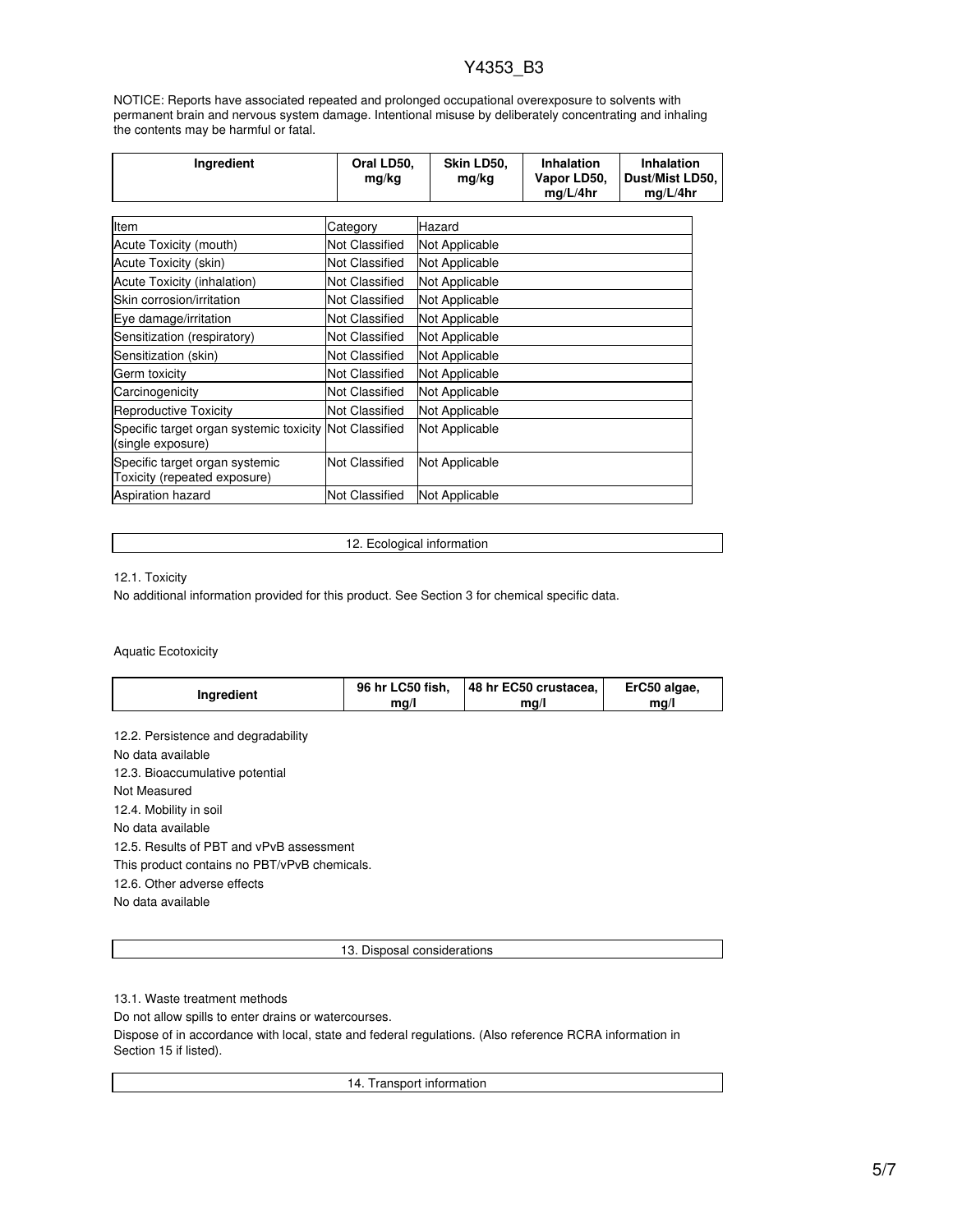| 14.1. UN number |  |
|-----------------|--|
|-----------------|--|

## UN 1263 14.2. UN proper shipping name PAINT - Marine pollutant (reaction product:

bisphenolA-(epichlorhydrin); epoxy resin)

14.3. Transport hazard class(es)

| DOT (Domestic Surface Transportation)<br><b>DOT Proper</b><br><b>Shipping Name</b>              | <b>CONSUMER</b><br>COMMODITY,                                                                                                                                                                                                                                       | <b>IMDG Proper</b><br><b>Shipping Name</b> | IMO / IMDG (Ocean Transportation)<br>PAINT - Marine pollutant<br>(reaction product: |  |
|-------------------------------------------------------------------------------------------------|---------------------------------------------------------------------------------------------------------------------------------------------------------------------------------------------------------------------------------------------------------------------|--------------------------------------------|-------------------------------------------------------------------------------------|--|
|                                                                                                 | ORM-D                                                                                                                                                                                                                                                               |                                            | bisphenolA-(epichlorhydrin);<br>epoxy resin)                                        |  |
| <b>DOT Hazard Class</b>                                                                         | Not Regulated                                                                                                                                                                                                                                                       | Sub Class                                  | IMDG Hazard Class Flammable Liquid, 3<br>Not applicable                             |  |
| UN / NA Number                                                                                  | UN 1263                                                                                                                                                                                                                                                             |                                            |                                                                                     |  |
| DOT Packing Group Not Regulated                                                                 |                                                                                                                                                                                                                                                                     | <b>IMDG Packing</b><br>Group               | Ш                                                                                   |  |
| CERCLA/DOT RQ                                                                                   | 840 gal. / 7155 lbs.                                                                                                                                                                                                                                                | <b>System Reference</b><br>Code            | 181                                                                                 |  |
| 14.4. Packing group                                                                             | Ш                                                                                                                                                                                                                                                                   |                                            |                                                                                     |  |
| 14.5. Environmental hazards<br><b>IMDG</b>                                                      | Marine Pollutant: No                                                                                                                                                                                                                                                |                                            |                                                                                     |  |
|                                                                                                 |                                                                                                                                                                                                                                                                     |                                            |                                                                                     |  |
| 14.6. Special precautions for user                                                              |                                                                                                                                                                                                                                                                     |                                            |                                                                                     |  |
| Not Applicable                                                                                  |                                                                                                                                                                                                                                                                     |                                            |                                                                                     |  |
| 14.7. Transport in bulk according to Annex II of MARPOL73/78 and the IBC Code<br>Not Applicable |                                                                                                                                                                                                                                                                     |                                            |                                                                                     |  |
|                                                                                                 | 15. Regulatory information                                                                                                                                                                                                                                          |                                            |                                                                                     |  |
|                                                                                                 |                                                                                                                                                                                                                                                                     |                                            |                                                                                     |  |
| <b>Regulatory Overview</b>                                                                      | The regulatory data in Section 15 is not intended to be all-inclusive, only selected<br>regulations are represented. All ingredients of this product are listed on the TSCA<br>(Toxic Substance Control Act) Inventory or are not required to be listed on the TSCA |                                            |                                                                                     |  |
| <b>WHMIS Classification</b><br>B3                                                               | Inventory.                                                                                                                                                                                                                                                          |                                            |                                                                                     |  |
| DOT Marine Pollutants (10%):<br>(No Product Ingredients Listed)                                 |                                                                                                                                                                                                                                                                     |                                            |                                                                                     |  |
| DOT Severe Marine Pollutants (1%):<br>(No Product Ingredients Listed)                           |                                                                                                                                                                                                                                                                     |                                            |                                                                                     |  |
| EPCRA 311/312 Chemicals and RQs (>.1%):<br>(No Product Ingredients Listed)                      |                                                                                                                                                                                                                                                                     |                                            |                                                                                     |  |
| EPCRA 302 Extremely Hazardous (>.1%) :<br>(No Product Ingredients Listed)                       |                                                                                                                                                                                                                                                                     |                                            |                                                                                     |  |
| EPCRA 313 Toxic Chemicals (>.1%) :<br>(No Product Ingredients Listed)                           |                                                                                                                                                                                                                                                                     |                                            |                                                                                     |  |
| Mass RTK Substances (>1%):<br>(No Product Ingredients Listed)                                   |                                                                                                                                                                                                                                                                     |                                            |                                                                                     |  |
| Penn RTK Substances (>1%):<br>(No Product Ingredients Listed)                                   |                                                                                                                                                                                                                                                                     |                                            |                                                                                     |  |
| Penn Special Hazardous Substances (>.01%) :<br>(No Product Ingredients Listed)                  |                                                                                                                                                                                                                                                                     |                                            |                                                                                     |  |
| <b>RCRA Status:</b><br>(No Product Ingredients Listed)                                          |                                                                                                                                                                                                                                                                     |                                            |                                                                                     |  |
| N.J. RTK Substances (>1%) :<br>(No Product Ingredients Listed)                                  |                                                                                                                                                                                                                                                                     |                                            |                                                                                     |  |
| N.J. Special Hazardous Substances (>.01%) :<br>(No Product Ingredients Listed)                  |                                                                                                                                                                                                                                                                     |                                            |                                                                                     |  |
| N.J. Env. Hazardous Substances (>.1%) :<br>(No Product Ingredients Listed)                      |                                                                                                                                                                                                                                                                     |                                            |                                                                                     |  |
| Proposition 65 - Carcinogens (>0%):<br>(No Product Ingredients Listed)                          |                                                                                                                                                                                                                                                                     |                                            |                                                                                     |  |